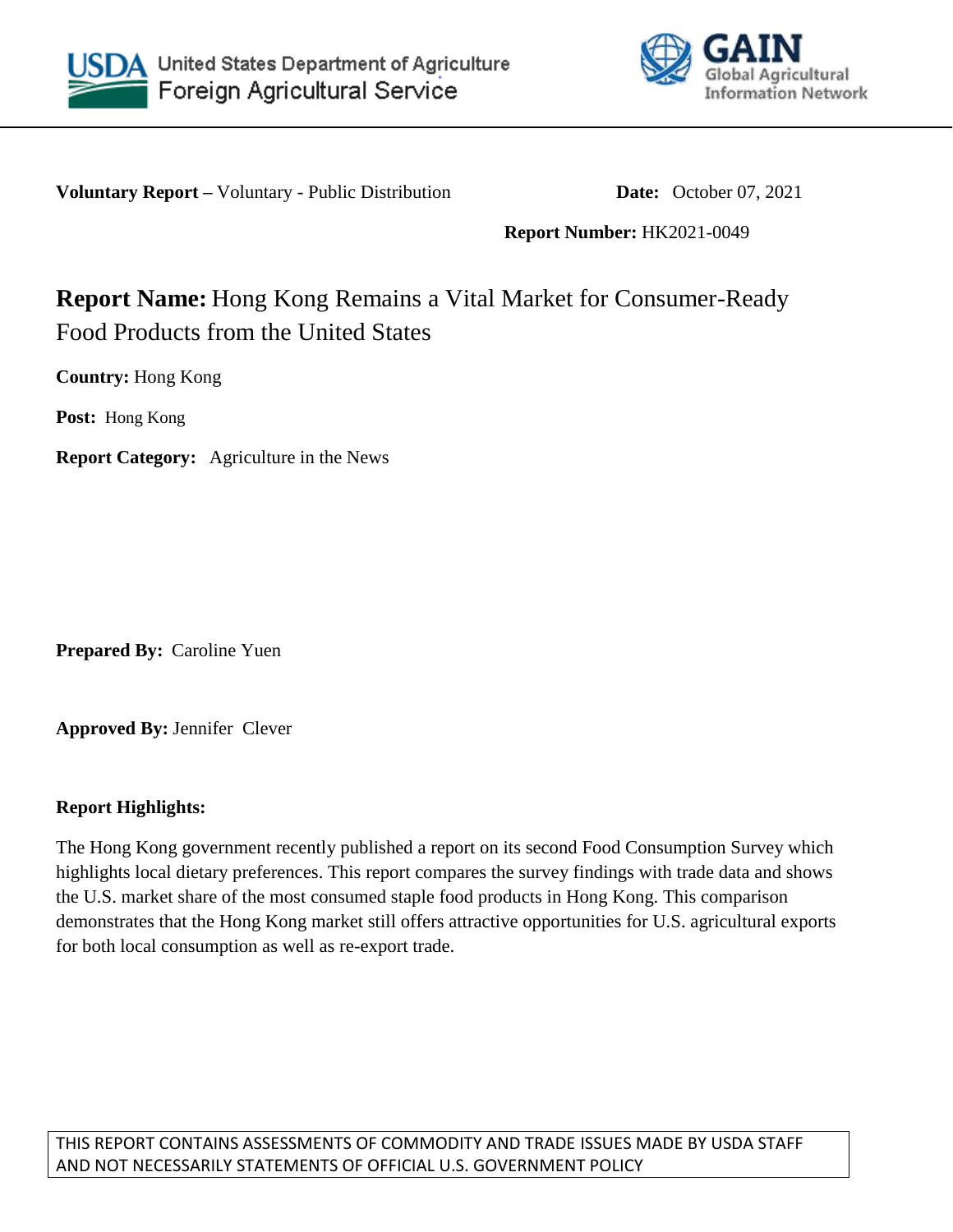### **Hong Kong Remains a Vital Market for U.S. Consumer-Ready Food Products**

The Hong Kong Center for Food Safety (CFS) recently published the findings of a [Hong Kong Food](https://www.cfs.gov.hk/english/programme/programme_firm/files/2nd_FCS_Report_29_Jun_2021.pdf)  [Consumption Survey](https://www.cfs.gov.hk/english/programme/programme_firm/files/2nd_FCS_Report_29_Jun_2021.pdf) with data collected between April 2018 and February 2020. This survey focused on the consumption pattern of adults adopting the "24-hour dietary recall" method on two nonconsecutive days targeting  $5,000$  respondents.<sup>1</sup> The survey provides a base for CFS to conduct risk assessments on food related issues and formulate food regulations and policies. The [last survey](https://www.cfs.gov.hk/english/programme/programme_firm/files/FCS_final_report.pdf) was conducted covered consumption between 2005 and 2007.

In 2020, Hong Kong's total population was 7.4 million. Despite a five percent drop in GDP per capita, Hong Kong still has one of the highest per capita GDP in Asia at \$46,180. Over 90 percent of the population maintains a Chinese-oriented diet. The latest survey indicates that people in Hong Kong daily average consumption held steady compared to the previous survey at 1.15 kg of solid food and 1,741 ml of liquid food (including water).



**Figure 1: Key Food Categories in the Latest Consumption Survey (2018 -2020)**

Source: Based on data provided in the report of the Second Hong Kong Population-Based Food Consumption Survey by the Hong Kong Center for Food Safety

 $\overline{a}$ 

<sup>&</sup>lt;sup>1</sup> Each respondent is asked to recall all foods and beverages consumed in the previous 24 hours starting from 6:00 in the morning of the day before the interview to 6:00 am on the day of the interview.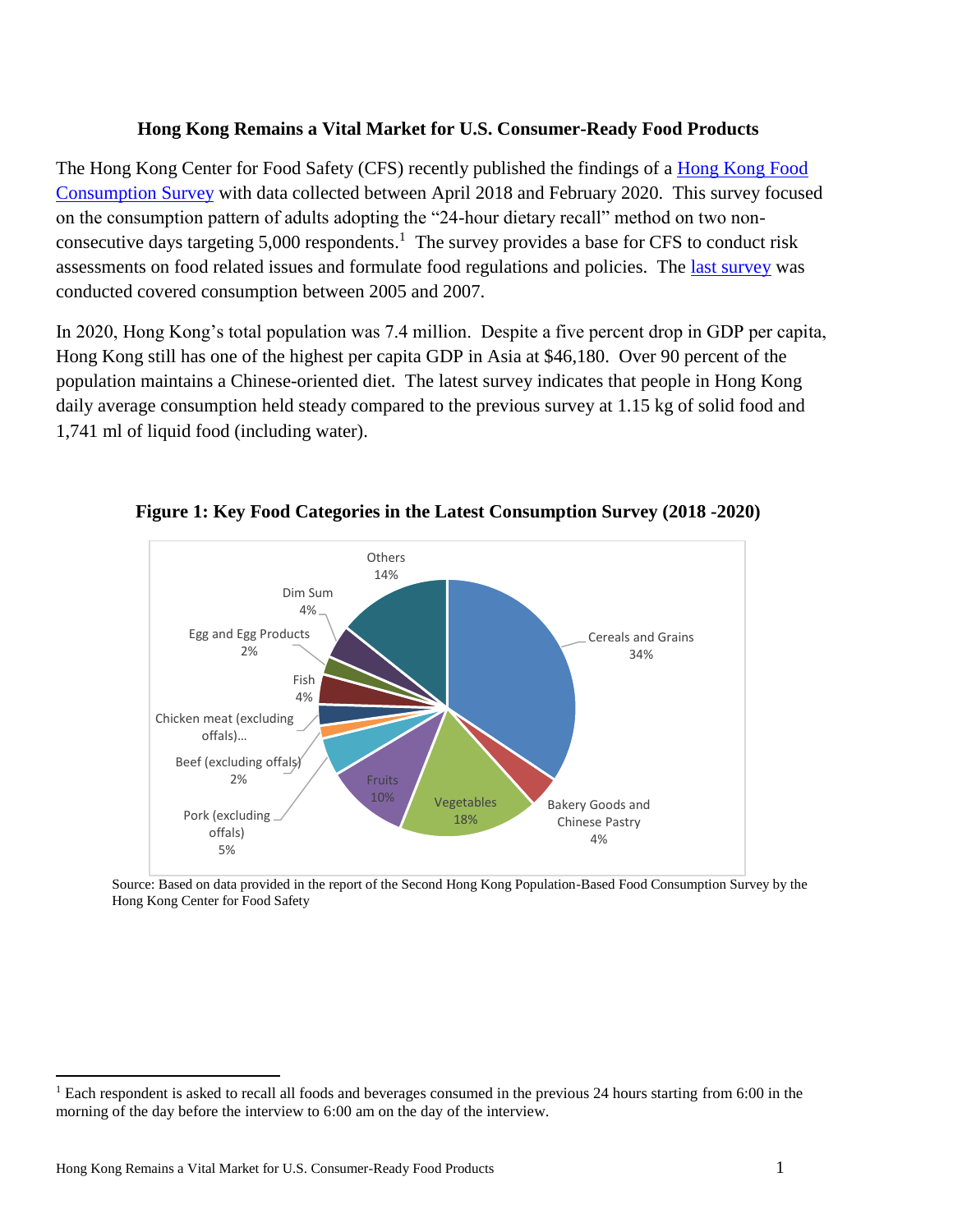

**Figure 2: Changes in Consumption Preferences Since the First Survey (2005-2007)**

Comparing the two survey results, it is noticeable that over the last fifteen years, Hong Kong consumers ate less carbohydrates, i.e., cereals and grains, and seafood in favor of more vegetables and meats, including beef and pork, and eggs. (Note: consumption data for pork, beef, and chicken meat for the first survey included offals, which were not included in the second survey.)

### **U.S. Market Share of Hong Kong's Key Food Categories**

| Table 1: Most Popular Food Products, U.S. and Foreign Supplier Market Share |  |  |
|-----------------------------------------------------------------------------|--|--|
|-----------------------------------------------------------------------------|--|--|

| (Based on survey results and 2020 trade value data) |                       |                     |                         |  |
|-----------------------------------------------------|-----------------------|---------------------|-------------------------|--|
| <b>Key Food Categories</b>                          | <b>Consumed Grams</b> | <b>U.S. Product</b> | <b>Largest Supplier</b> |  |
|                                                     | (Share of total)      | <b>Ranking</b>      | (market share)          |  |
|                                                     |                       | (market share)      |                         |  |
| <b>Cereals and Grains</b>                           | 395.31                |                     |                         |  |
| Rice                                                | 242.12 (61.2%)        | 6(2%)               | Thailand $(62\%)$       |  |
| Pasta and Noodle                                    | 143.72 (36.4%)        | $10(1\%)$           | China (46%)             |  |
|                                                     |                       |                     |                         |  |
| <b>Bakery Goods and Chinese</b>                     | 45.56                 | No trade data       | No trade data           |  |
| <b>Pastry</b>                                       |                       |                     |                         |  |
| Bread and Roll                                      | 35.51 (70%)           |                     |                         |  |
|                                                     |                       |                     |                         |  |
| <b>Vegetables</b>                                   | 202.65                | 4(3%)               | China (79%)             |  |

Source: Based on data provided in the report of the First and Second Hong Kong Population-Based Food Consumption Survey by the Hong Kong Center for Food Safety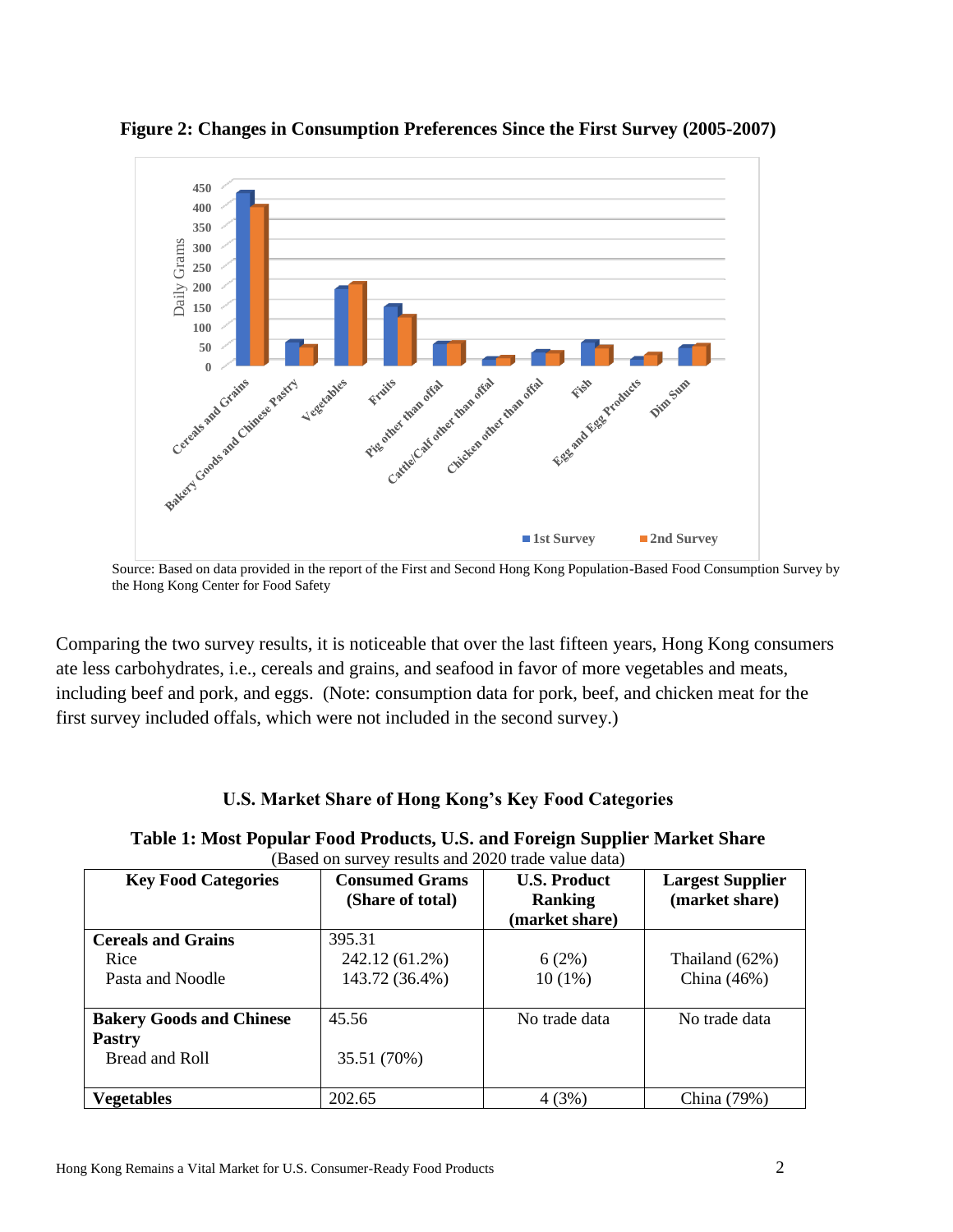| Leafy and Brassica              | 112.04 (55.3%) |               |                   |
|---------------------------------|----------------|---------------|-------------------|
| Vegetables                      |                |               |                   |
| Fruiting Vegetables,            | 34.05 (16.8%)  |               |                   |
|                                 |                |               |                   |
| Squashes and Gourds             |                |               |                   |
| Root Vegetables/tubers          | 19.83 (10%)    |               |                   |
| <b>Fruits</b>                   | 120.31         | 4(7%)         | Chile (34%)       |
| <b>Citrus Fruits</b>            | 41.10 (34.2%)  |               |                   |
| <b>Pome Fruits</b>              | 31.29 (26%)    |               |                   |
|                                 |                |               |                   |
| <b>Meat</b>                     | 78.36          |               |                   |
| Pig other than offal            | 54.77 (70%)    | 6(5%)         | Brazil (28%)      |
| Cattle/Calf other than offal    | 18.63 (24%)    | 2(31%)        | Brazil (41%)      |
|                                 |                |               |                   |
| Fish                            | 43.54          | $11(2\%)$     | China (40%)       |
|                                 |                |               |                   |
| <b>Poultry</b>                  | 32.12          |               |                   |
| Chicken other than offal        | 30.63 (95%)    | $3(10\%)$     | China $(41)$      |
|                                 |                |               |                   |
| <b>Egg and Egg Products</b>     | 26.44          | 3(16%)        | China (44%)       |
| Chicken Eggs                    | 25 (95%)       | 3(17%)        | China (40%)       |
|                                 |                |               |                   |
| <b>Milk and Dairy Products</b>  | 24.86          | 10(3%)        | Netherlands (26%) |
| Milk, Milk Beverage and         | 19.56 (78.7%)  |               |                   |
| Dried Milk                      |                |               |                   |
| <b>Dim Sum</b>                  | 48.05          | No trade data | No trade data     |
| (A large range of small Chinese |                |               |                   |
| dishes that contain various     |                |               |                   |
| ingredients or fillings)        |                |               |                   |
|                                 |                |               |                   |
| Siu-mei and Lo-mei              | 15.364         | No trade data | No trade data     |
| (Barbequed, roasted, or         |                |               |                   |
| marinated meat and poultry      |                |               |                   |
| products)                       |                |               |                   |
|                                 |                |               |                   |
|                                 |                |               |                   |

Sources: Second Hong Kong Population-based Food Consumption Survey by Hong Kong Government Hong Kong Census & Statistics Department – Global Trade Monitor, LLC

Given its geographical proximity to Hong Kong, China is the largest supplier of most staple foods consumed in Hong Kong. However, it is important to note that in the Hong Kong market, U.S. food products are not competing in terms of price. Quality and food safety are the key factors that prompt Hong Kong consumers to choose U.S. foods. The following sections describe how U.S. products measure up with respect to Hong Kong's top staple food categories.

**Rice** is the staple food for Hong Kong consumers, who traditionally prefer long-grained fragrant rice from Thailand. U.S. long-grained rice is mostly grown in the South, resulting in higher transportation costs to Hong Kong compared to the short and medium rice grown in California. In addition, U.S. long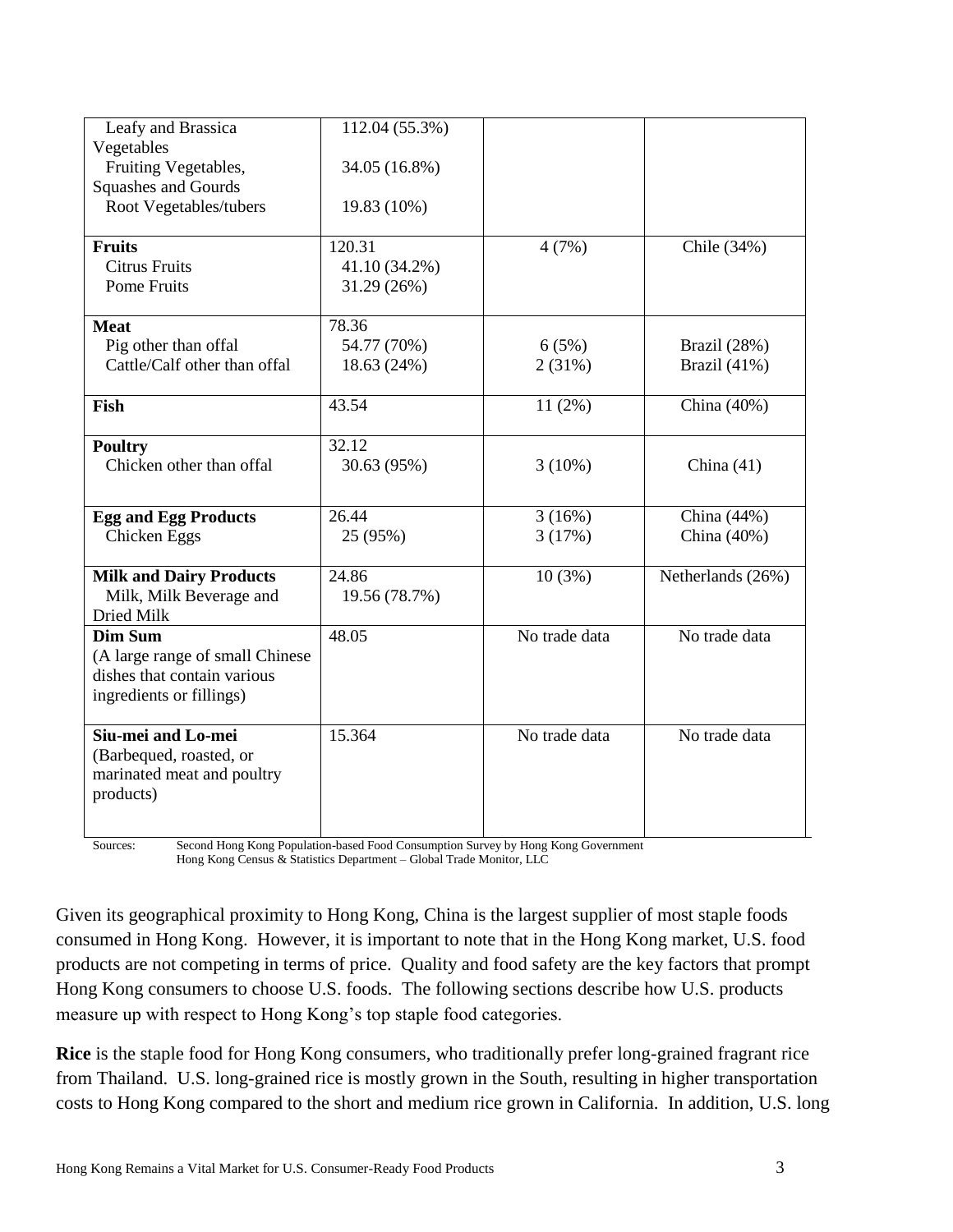grain rice differs in taste from Thai rice. Thus, the majority of U.S. rice supplied to Hong Kong is largely short and medium grain. The most popular U.S. rice is the medium-grained Calrose variety from California which is competing with rice from Taiwan and Japan. The key selling points of U.S. rice are food safety and product quality. Compared to rice from Taiwan and Japan, U.S. rice is price competitive.

While China is the largest supplier for **fresh vegetables** to Hong Kong, products from the United States target a more upscale market segment. These are sold in supermarkets instead of wet markets, considered safer to eat raw, and compete with Australian products. Hong Kong consumers have confidence in the safety of both U.S. and Australian food products. Hence, price and suppliers' responsiveness are the determining factors in buyer's decisions. The top U.S. exported vegetables to Hong Kong are asparagus, celery, lettuce, and potatoes. Ready-to-eat salad vegetables in retail packaging are also popular.

The survey highlighted that Hong Kong consumers prefer citrus out of all **fruit** types and trade data shows that the United States is the largest citrus fruit supplier to Hong Kong. U.S. oranges accounted for 34 percent of Hong Kong's orange imports in 2020. The brand Sunkist is well-received and has secured brand loyalty from Hong Kong consumers. Oranges are the largest U.S. fruit export category to Hong Kong, accounting for 41 percent. Other major U.S. fruit exports to Hong Kong include grapes, cherries, and apples. Despite Hong Kong consumers' preference for citrus, cherries and grapes are the two largest fruit imports according to the latest trade data. Chile is the key supplier for these two products, holding 34 percent of Hong Kong's fruit import market. It is worth noting that 69 percent of Hong Kong's fruit imports are re-exported and 99 percent of these re-exports are destined to mainland China.

**Pork** is the key meat consumed in the Chinese diet. In general, Hong Kong household consumption prefers freshly slaughtered meats. Over 82 percent of live swine supplies come from mainland China while local farms supply the remaining share. However, as consumers look for convenience and more attractive prices, household consumption of chilled and frozen pork is on the rise at the expense of freshly slaughtered pork. Brazil and mainland China suppliers dominate the mid-to-low-end Hong Kong pork market. U.S. pork is considered premium and is primarily sold at very high-end supermarkets and served at five-star hotels. In 2020, Hong Kong imported a total of \$1 billion worth of pork, increasing 17 percent compared to 2019. Trade data indicates 6 percent of these imports were re-exported.

Hong Kong consumers like seafood, particularly **fish.** The top U.S. fish export to Hong Kong was eel, contributing \$9 million in U.S. sales in 2020 and 2019. The United States is the second largest eel supplier after Canada. In 2020, ninety-seven percent of imported volume was re-exported to neighboring markets like Japan, China, and Korea. It is possible that some of these products will return to Hong Kong after being processed in these export markets. The top U.S. seafood exports to Hong Kong are oysters, shrimps, and lobsters. In 2020, U.S. exports of crustaceans to this market were lowered 31 percent to \$31 million compared to 2019. Similarly, U.S. exports of mollusks dropped 58 percent to \$18 million. The COVID-19 pandemic severely impacted the hospitality sector reducing demand for these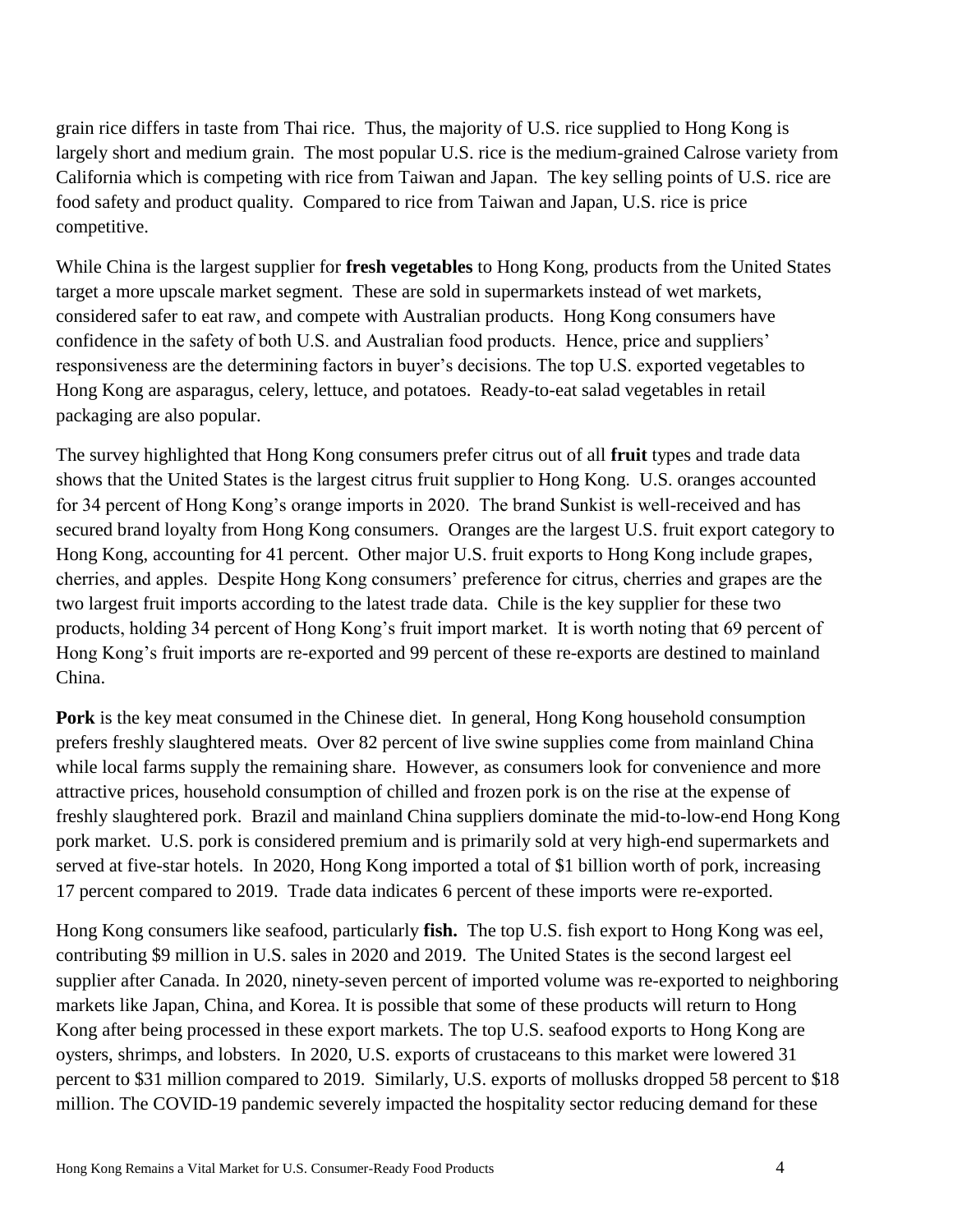products which are mostly consumed in restaurants and hotels (See latest GAIN Report on [Hotels](https://apps.fas.usda.gov/newgainapi/api/Report/DownloadReportByFileName?fileName=Food%20Service%20-%20Hotel%20Restaurant%20Institutional_Hong%20Kong_Hong%20Kong_09-30-2021)  [Restaurants and Institutions\)](https://apps.fas.usda.gov/newgainapi/api/Report/DownloadReportByFileName?fileName=Food%20Service%20-%20Hotel%20Restaurant%20Institutional_Hong%20Kong_Hong%20Kong_09-30-2021). Facing similar slowdowns in the restaurant business in other markets, in 2020, Hong Kong's re-exports of crustaceans lowered 36 percent to \$42 million compared to the previous year. Re-exports of mollusks also dropped 37 percent to \$45 million.

In 2020, the United States was the third largest supplier for **chicken products** to Hong Kong with exports valued at \$101 million, following China and Brazil. After peaking in 2017, U.S. chicken product exports to Hong Kong have normalized, valued at \$433 million in 2018 and \$336 million in 2019. During 2018-2019, China's ban on U.S. chicken products fueled shipments to Hong Kong. China's lifting of the ban in November 2019 restored more direct shipments to China. These U.S. products are in direct competition with Brazilian products rather than products from China. The largest export item from mainland China is chilled/frozen whole chicken with head. These products were introduced to Hong Kong with the intention to replace demand for live chickens in wet markets. While households in general prefer U.S. chicken products to Brazil's, medium-to-low-end restaurants' buying decisions depend more on price. This explains the popularity of Brazilian chicken products in the market.

The United States supplies both white and brown **eggs** to Hong Kong. U.S. white eggs are very strong in the market. The majority of white eggs served for breakfast in fast food chains and low-to-medium catering industries are U.S. white eggs. Japan is the main competitor for U.S. white eggs, but their exports target different price market segments. Most imports of Japanese eggs are white and are three times more expensive than U.S. eggs. Japanese eggs are primarily catered to affluent household consumption. The United States used to be the second largest supplier of chicken eggs (in value) falling behind China, but it was overtaken by Japan in 2020. However, during the first seven months of 2021, the United States recovered its market position with Japan trailing closely after. In terms of volume, U.S. eggs have maintained its market position far ahead of Japanese eggs. The competitiveness of U.S. brown eggs depends on the prevailing price. When U.S. brown eggs are more price competitive to those from Malaysia and China, importers in Hong Kong will buy more U.S. supplies.

Major U.S. **dairy** exports to Hong Kong include food preparations for infant use and cheese. Although U.S. dairy exports take up a low share of the Hong Kong market, some of the best sold infant formula and milk powder products in Hong Kong are U.S. brands.

Overall, of the staple foods consumed in Hong Kong, the United States performed particularly well in beef, chicken, and egg products. However, the importance of Hong Kong for U.S. food exports does not solely rely on the domestic staple food market. It also depends on the high-end premium foods market and re-export shipments to China and other regional markets. These premium foods and re-exports products are not necessarily categorized as part of the local daily diet, such as wine and tree nuts.,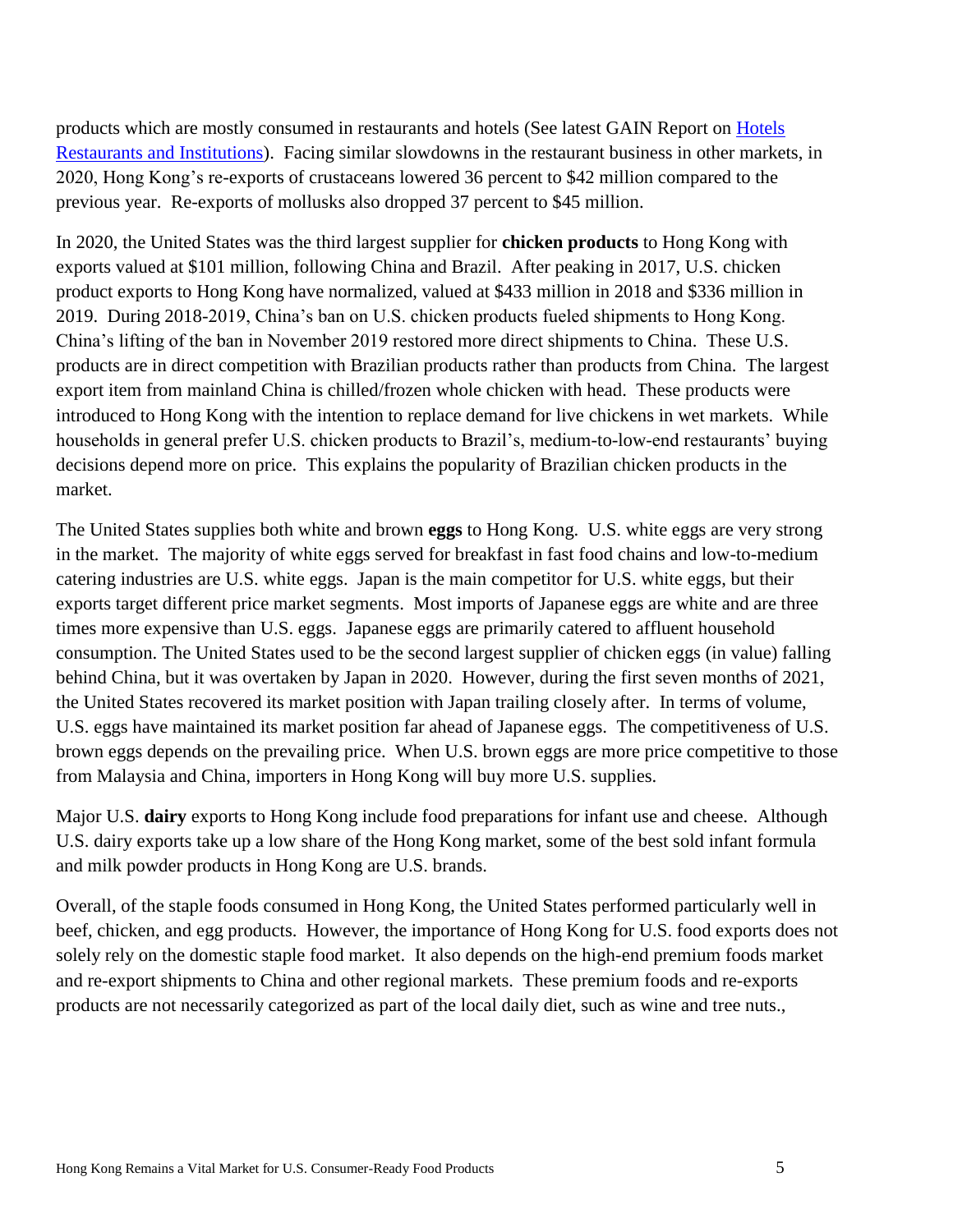### **Hong Kong Remains a Top Destination for U.S. Consumer-Ready Food Products**

Hong Kong has been a major market for U.S. agricultural and related products for decades, ranking 13<sup>th</sup> in 2020, with an export value of \$2.2 billion. High-value, consumer-ready food products constitute most of U.S. agricultural exports to Hong Kong amounting to \$1.9 billion. Hong Kong is the sixth largest U.S. export destination for these products.

Table 2 summarizes the top U.S. food exports to Hong Kong in 2020 and where Hong Kong ranks as a market. While many of these food categories were not identified by the survey as staple foods for Hong Kong consumers, these represent key U.S. export interests in this market. A noticeable example is edible tree nuts. In 2020, according to Hong Kong trade data, the city imported a total of \$226 million worth of U.S. tree nuts. After averaging \$1.1 billion in annual sales between 2016-2018, U.S. – China trade tensions and the pandemic have discouraged U.S. exports of tree nuts to Hong Kong. Last year, the United States was the largest supplier of tree nuts taking 58 percent of the Hong Kong's import market. Fifty-nine percent of Hong Kong's global tree nuts from the world were re-exported.

Hong Kong imported a total of \$26 billion worth of agricultural and related products from the world and re-exported 33 percent. That said, regardless of the final destination of U.S. food exports (the Hong Kong market or others), Hong Kong traders are making the ultimate decisions for these shipments. Hence, Hong Kong's importance to U.S. food exporters is not only fueled by local consumption but also by markets beyond its border.

|                                  | <b>Export Value</b><br>(US\$ Million) | <b>Hong Kong</b><br>Ranking as a<br>Market for U.S.<br><b>Products</b> |
|----------------------------------|---------------------------------------|------------------------------------------------------------------------|
| Agricultural & related products  | 2,183                                 | 13                                                                     |
| <b>Beef &amp; Beef Products</b>  | 666                                   | 5                                                                      |
| <b>Tree Nuts</b>                 | 270                                   | 12                                                                     |
| <b>Fresh Fruit</b>               | 180                                   | 6                                                                      |
| <b>Food Preparations</b>         | 176                                   | 6                                                                      |
| <b>Seafood Products</b>          | 137                                   | 6                                                                      |
| Poultry Meat & Prods. (ex. eggs) | 107                                   | 8                                                                      |
| <b>Pork &amp; Pork Products</b>  | 91                                    | 10                                                                     |

**Table 2: U.S. Top Exports to Hong Kong in 2020**